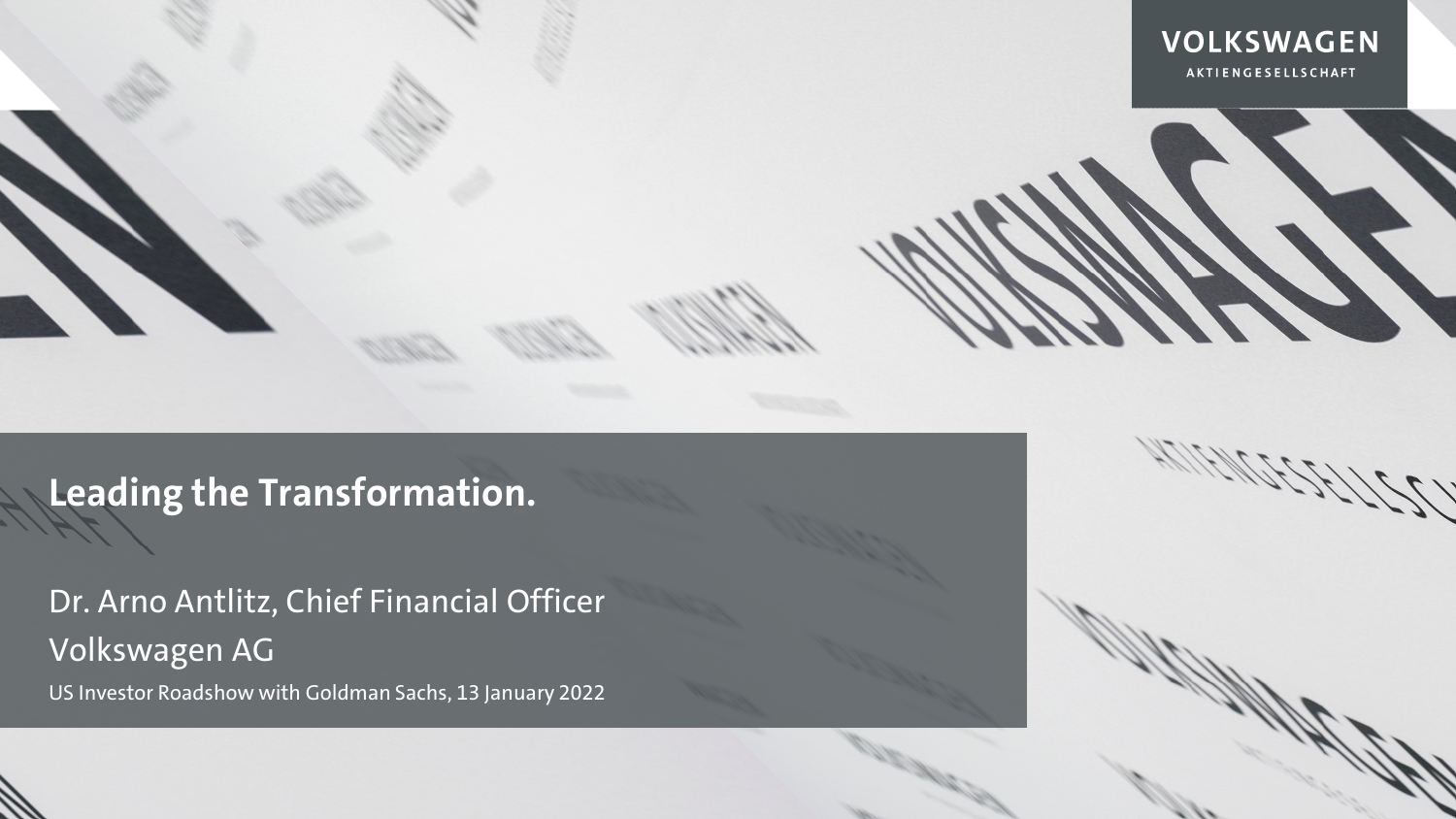The following presentations as well as remarks/comments and explanations in this context contain forward-looking statements on the business development of the Volkswagen Group. These statements are based on assumptions relating to the development of the economic, political and legal environment in individual countries, economic regions and markets, and in particular for the automotive industry, which we have made on the basis of the information available to us and which we consider to be realistic at the time of going to press. The estimates given entail a degree of risk, and actual developments may differ from those forecast.

Any changes in significant parameters relating to our key sales markets, or any significant shifts in exchange rates or commodities or the supply with parts relevant to the Volkswagen Group or deviations in the actual effects of the Covid-19 pandemic from the scenario presented will have a corresponding effect on the development of our business. In addition, there may be departures from our expected business development if the assessments of the factors influencing sustainable value enhancement and of risks and opportunities presented develop in a way other than we are currently expecting, or if additional risks and opportunities or other factors emerge that affect the development of our business.

We do not update forward-looking statements retrospectively. Such statements are valid on the date of publication and can be superseded.

This information does not constitute an offer to exchange or sell or an offer to exchange or buy any securities.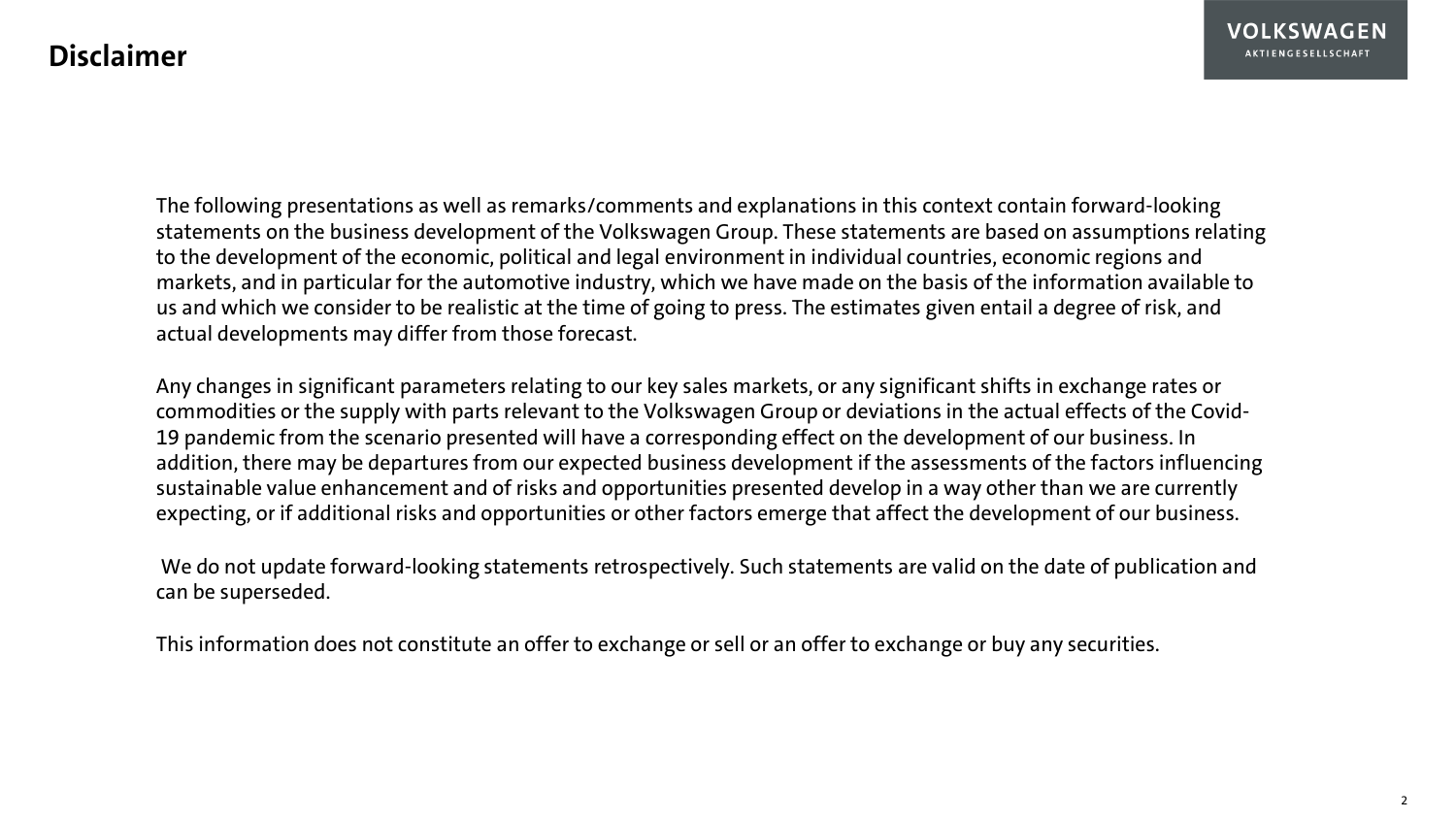

# **Arno Antlitz**

Chief Financial Officer Volkswagen AG

# **Rolf Woller**

Head of Group Treasury and Investor Relations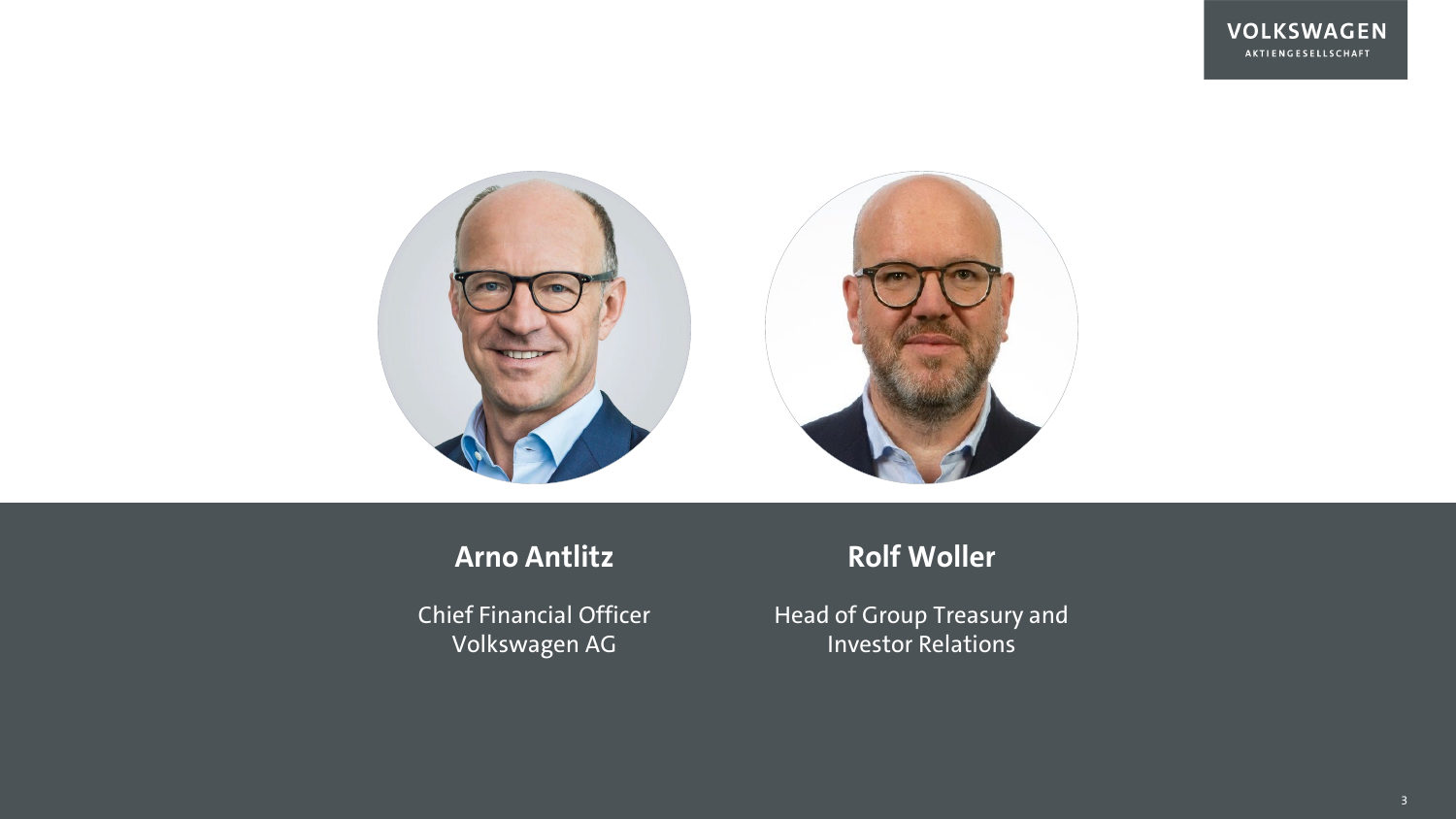# **Development World Car Market vs. Volkswagen Group Car Deliveries to Customers by Regions1** January to December 2021 vs. 2020

```
Car Market VW Group
  Car Market VW Group
                            Car Market VW Group
                            Car Market VW Group Car Market VW Group
                                                     Car Market VW Group
    +3.9%
            +11.8% +4.4%
                                                             -14.1%
                                                      +7.2%
    +11.8% +12.9%
            -0.8%
                             +4.2%
                                     -5.6%
                             -1.0% -3.0%
North America2
                         World2
                                                  China
South America2
                         Europe
                                                  Rest of the World
```
<sup>1</sup> Volkswagen Group Passenger Cars excl. Ducati and TRATON; <sup>2</sup> incl. VW LCV in North America & South America

**VOLKSWAGEN** AKTIENGESELLSCHAFT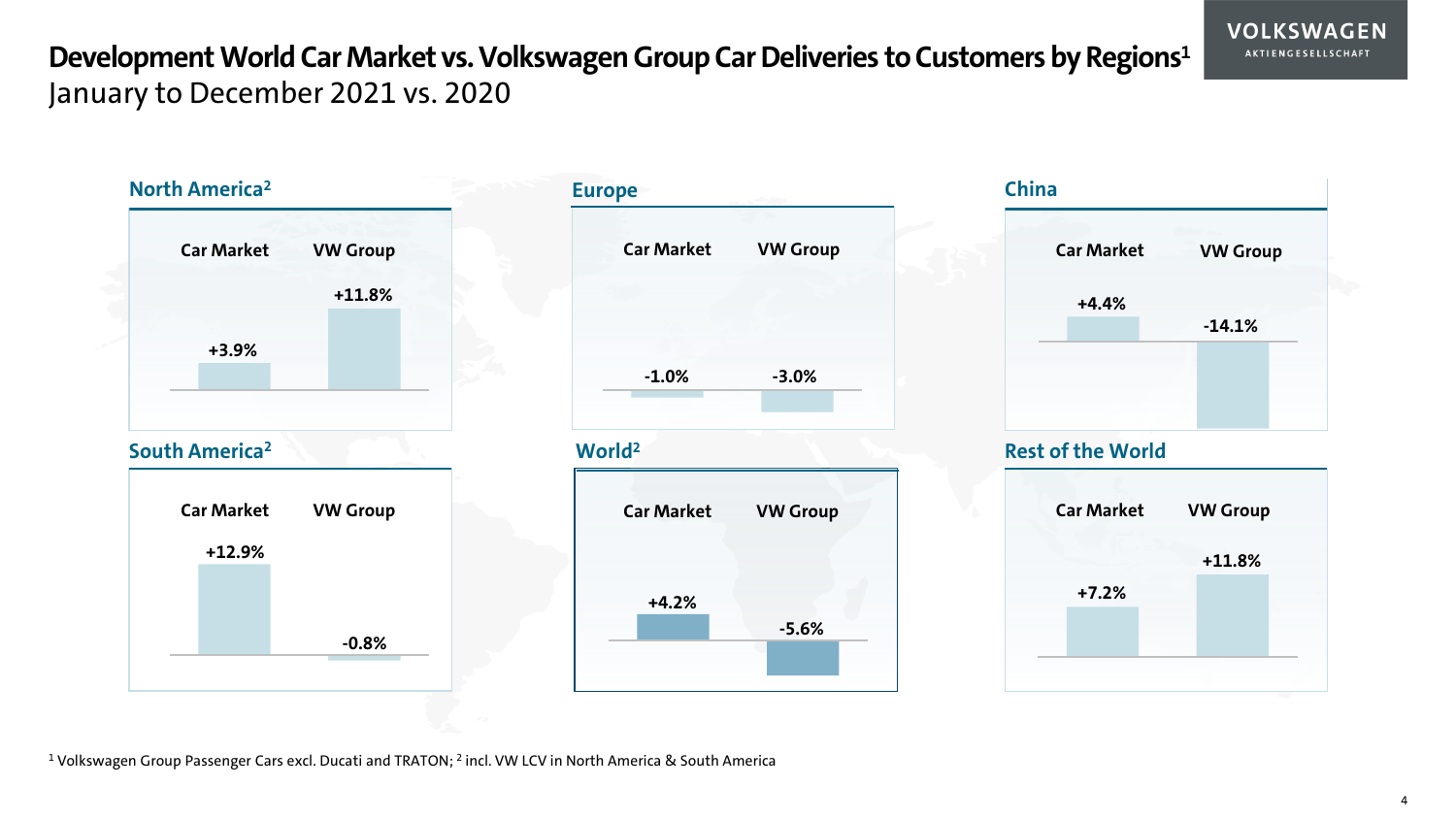### **Volkswagen Group – Deliveries to Customers by Brands 1**

[thd. veh.] (January to December 2020 vs. 2021)

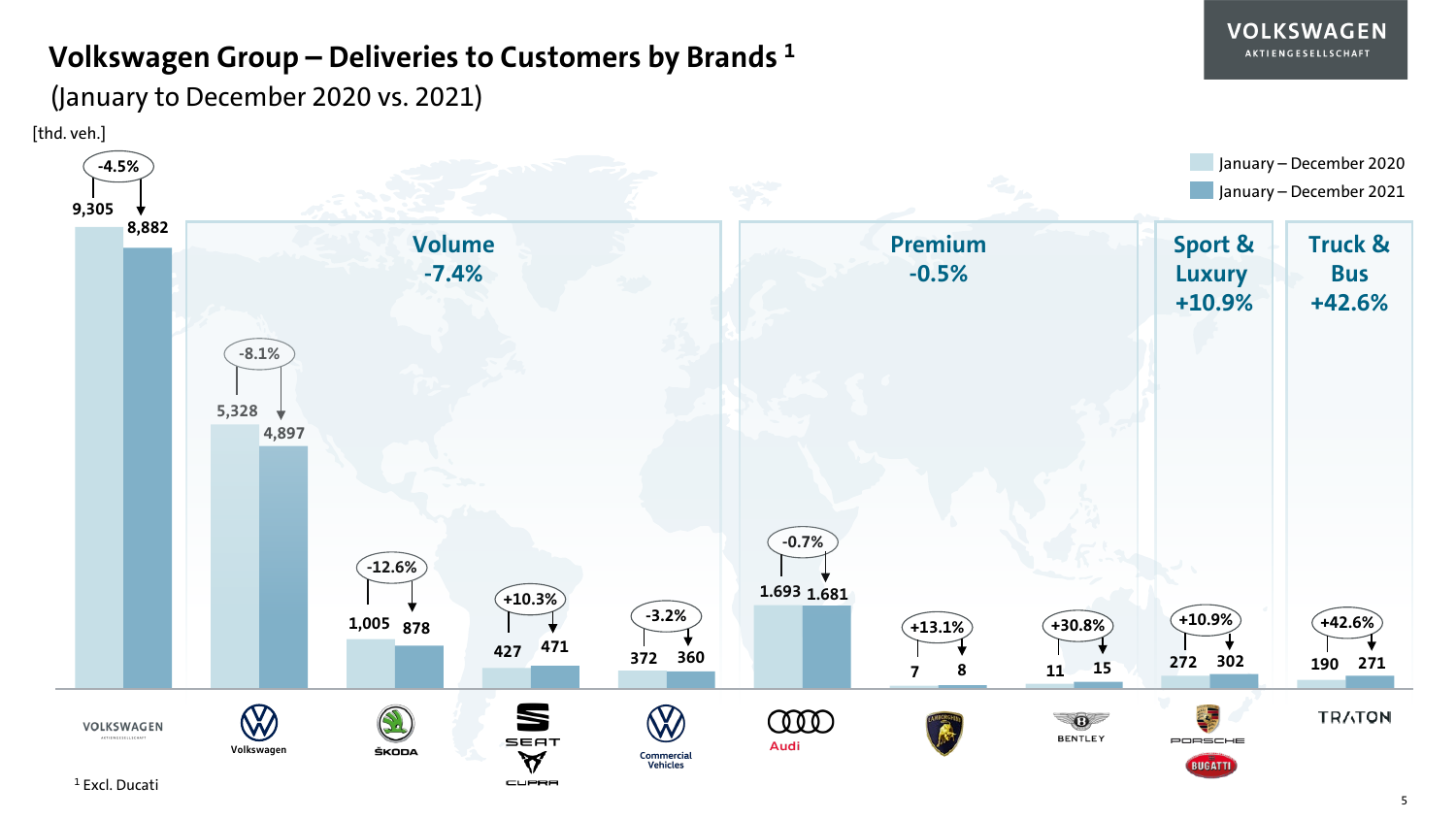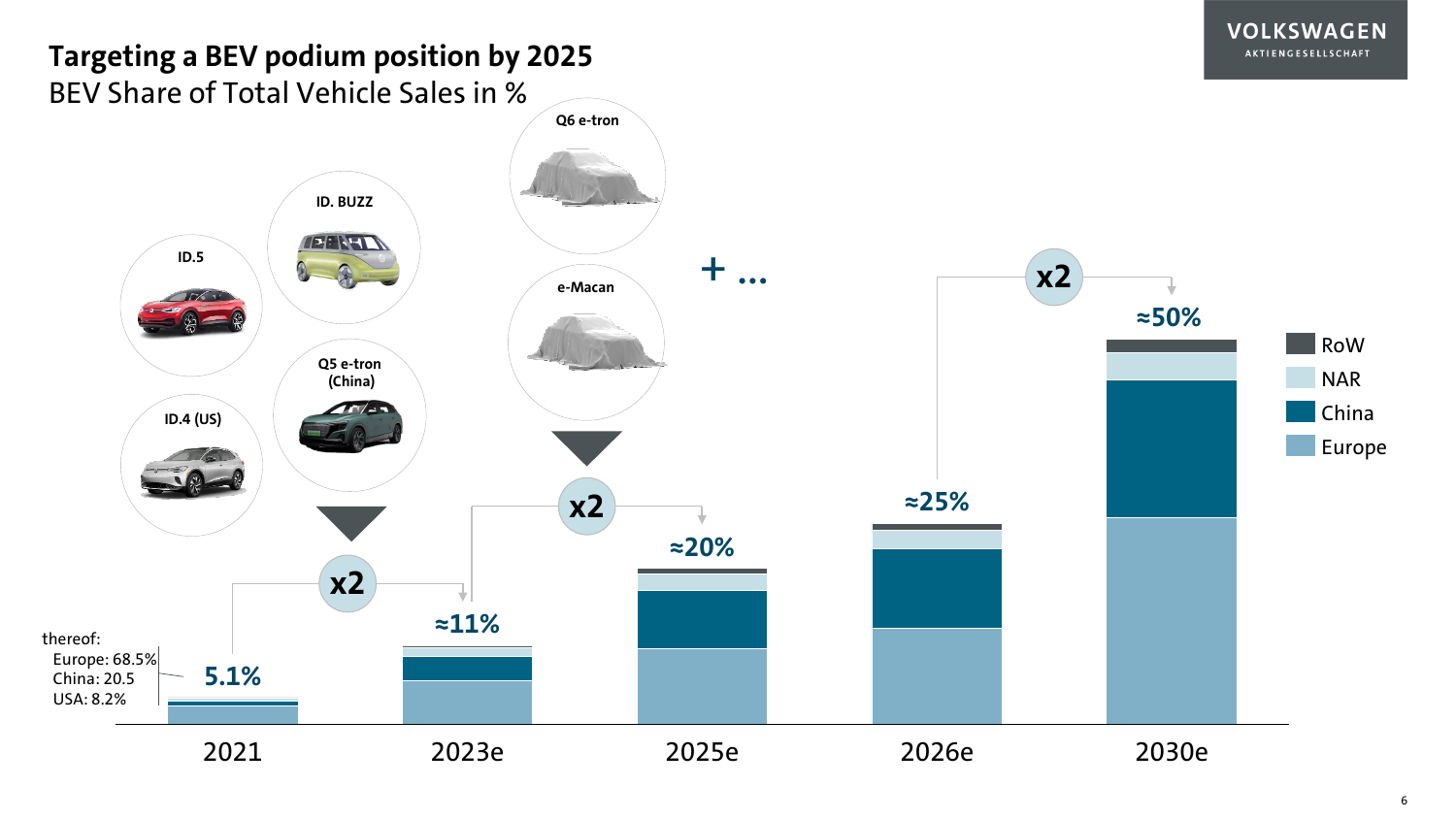**PR 70 Focus on the future – Investments in R&D and Capex 2022-2026** Investment in electrification ensures 3.5m BEV units capacity by 2026 EUR billions

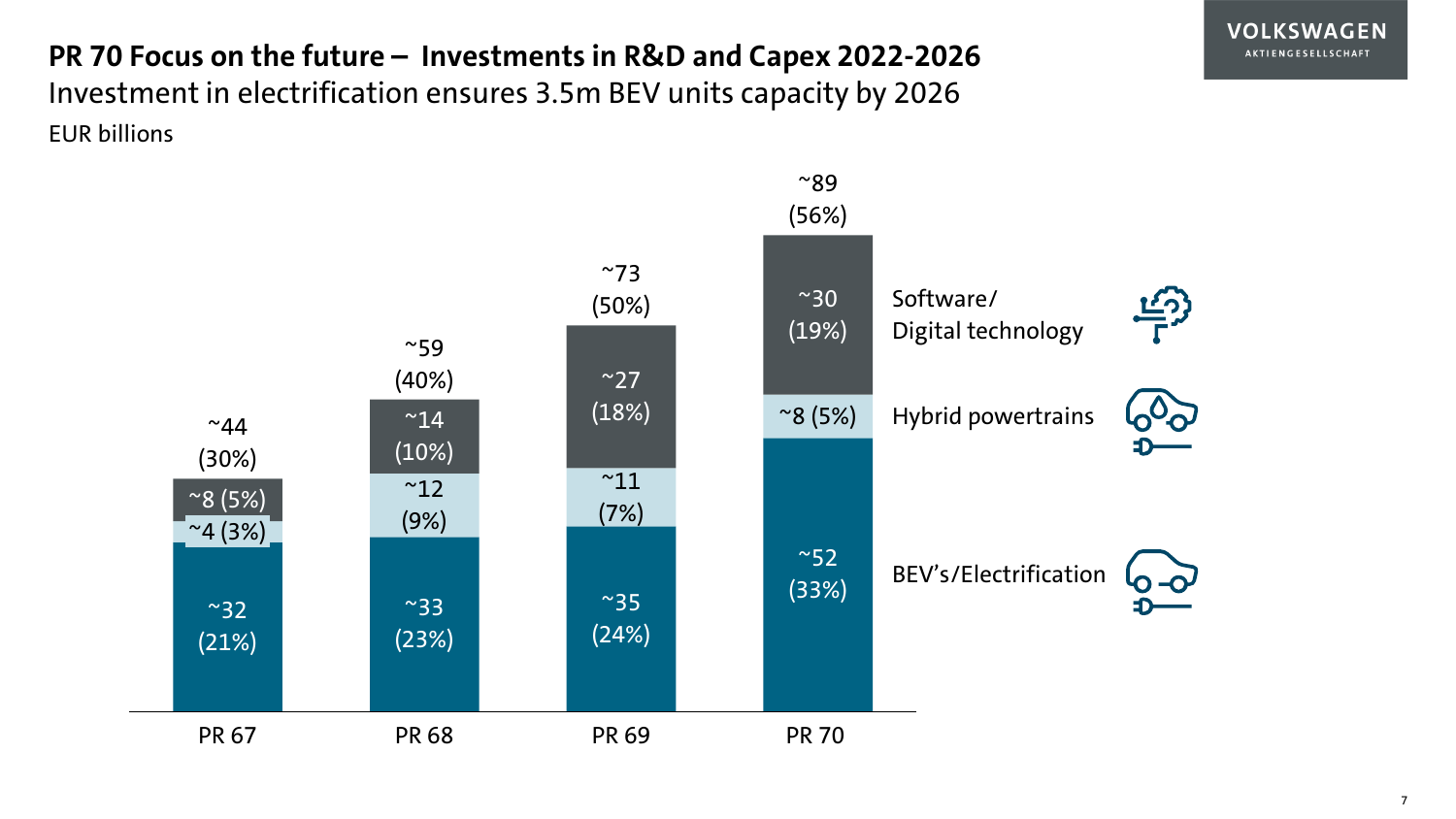# **Robust business case**

| <b>Key financial targets</b>                                                      |                                                                           |                        | 2019<br>Actual | 2020<br>Actual | 2021<br>Outlook            | 2023<br><b>Interim</b><br><b>Strategic Targets</b> | 2025/26<br>Strategic<br><b>Targets</b> |
|-----------------------------------------------------------------------------------|---------------------------------------------------------------------------|------------------------|----------------|----------------|----------------------------|----------------------------------------------------|----------------------------------------|
| <b>Operating return on sales</b><br><b>Before Special Items</b>                   |                                                                           | Percent                | 7.6            | 4.8            | $6.0 - 7.5$                | $7 - 9$                                            | $8 - 9$                                |
| <b>Return on investment</b><br><b>Automotive Division</b><br>before Special Items |                                                                           |                        | 11.2           | 6.5            | >9                         | $~^{\sim}$ 14                                      | $>15$                                  |
| Capex ratio<br><b>Automotive Division</b>                                         |                                                                           |                        | 6.6            | 6.1            | $~^{\sim}5$                | $~\sim 6$                                          | $~\sim$ 5                              |
| <b>R&amp;D</b> cost ratio<br><b>Automotive Division</b>                           |                                                                           |                        | 6.7            | 8.0            | $~\sim$ 7                  | $^{\sim}6.5$                                       | $~\sim$ 6                              |
| Cash<br>Automotive<br><b>Division</b>                                             | a) Clean Net Cashflow<br><b>Automotive Division</b><br>w/o Diesel and M&A | <b>EUR</b><br>billions | 13.5           | 10.0           | $~^{\sim}15$               | $13 - 15$                                          | $>15$                                  |
|                                                                                   | b) Net Liquidity                                                          |                        | 21.3           | 26.8           | $~^{\sim}$ 25 <sup>1</sup> | ~10% of Group sales revenue                        |                                        |

1 Including M&A